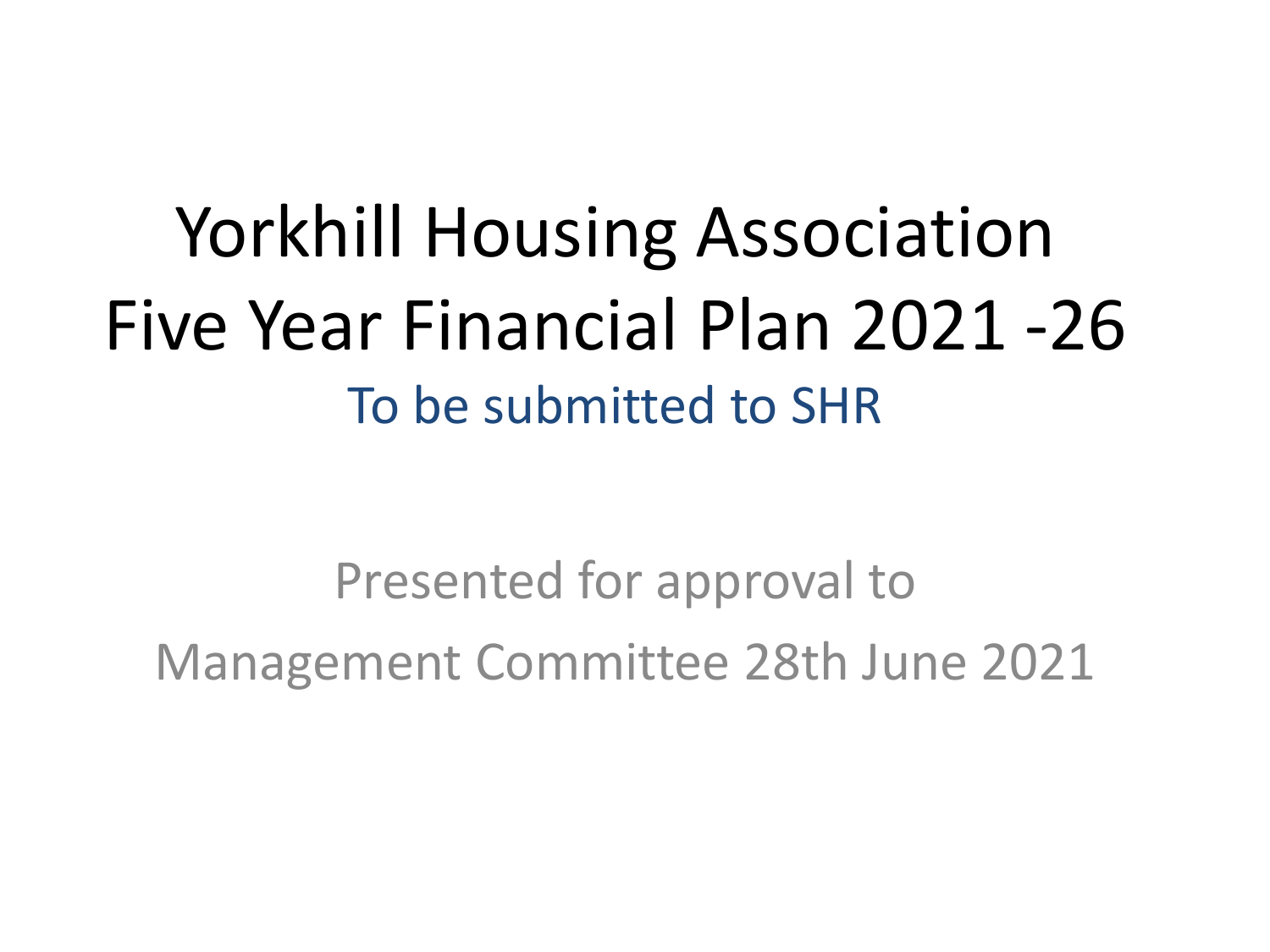### Financial Planning Links

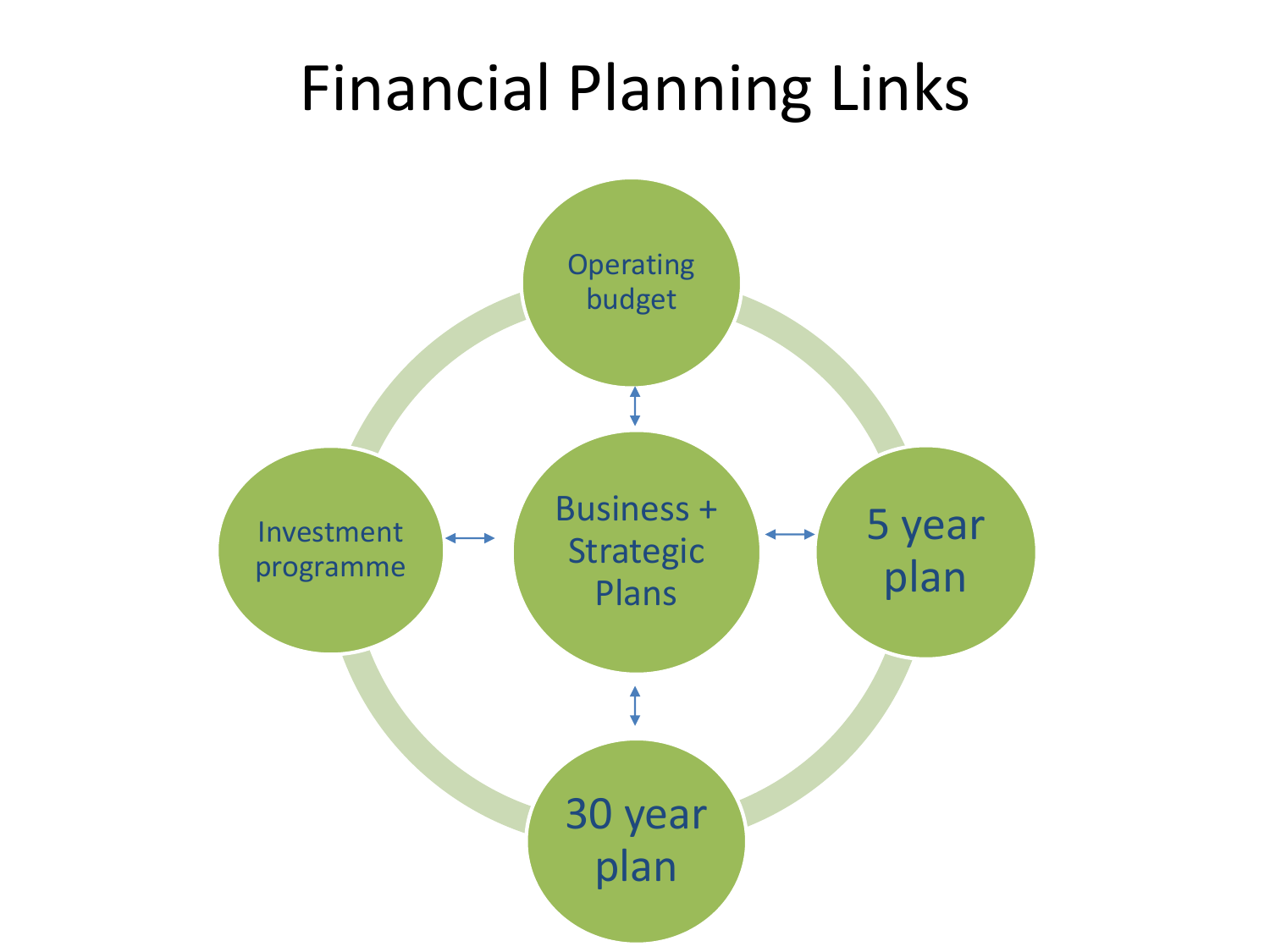# Financial risks and Uncertainty

- Global Pandemic Recovery
- Higher rates of Inflation
- Low interest rates = lower return of investment
- Increased rent arrears/void loss= less cash
- Pensions- Deficit payments beyond March 2023.
- Stonework repairs- higher actual costs
- Bulk uplift charges included from 21/22
- Right to Buy payment settlement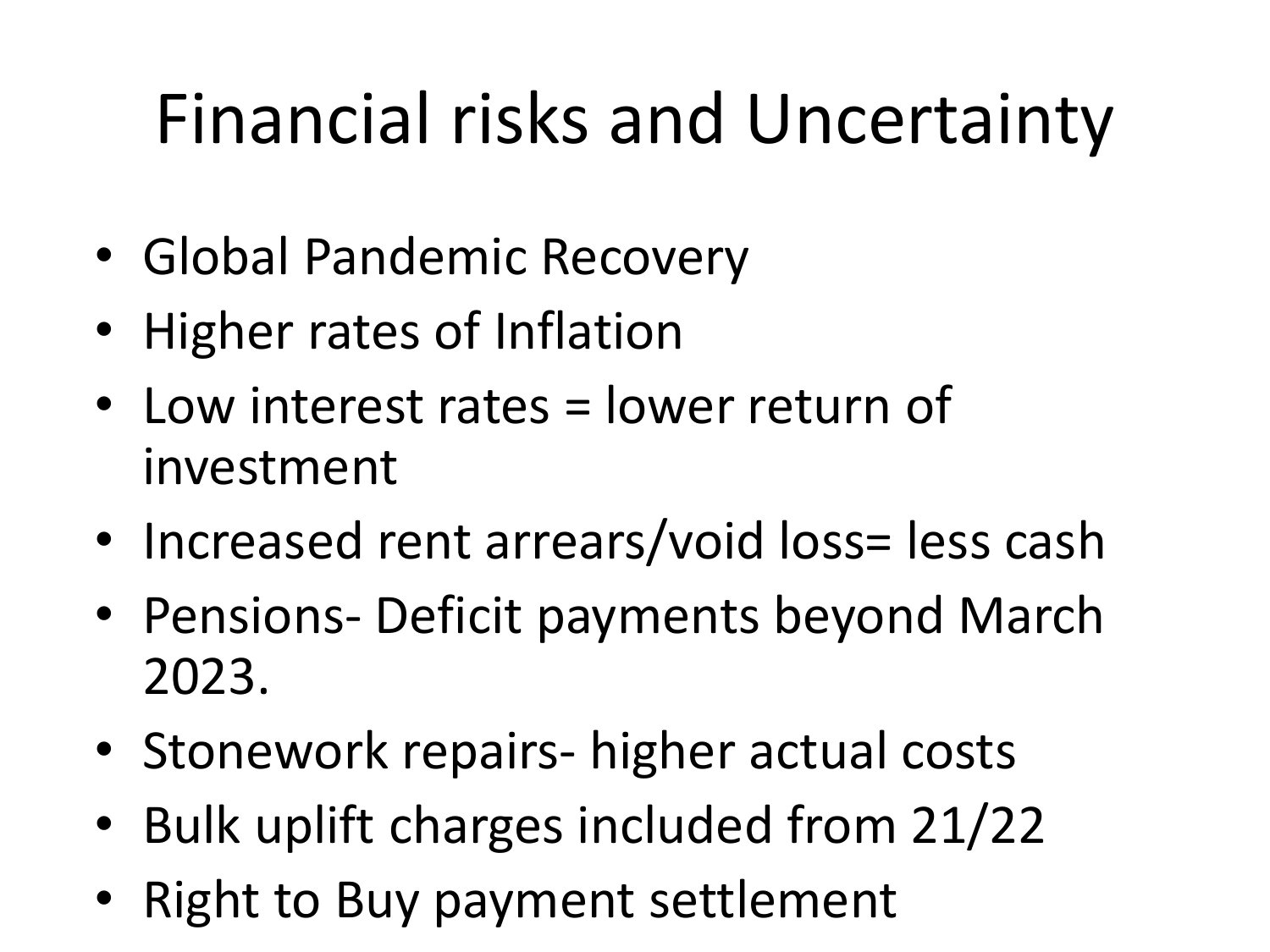### Income Assumptions

• Current year rents and service charges were frozen in the year 21-22.

• An increase of 2.5% has been assumed between 2023-2025 based on latest forecasts.

• A 3.0% increase assumed in 2025/26.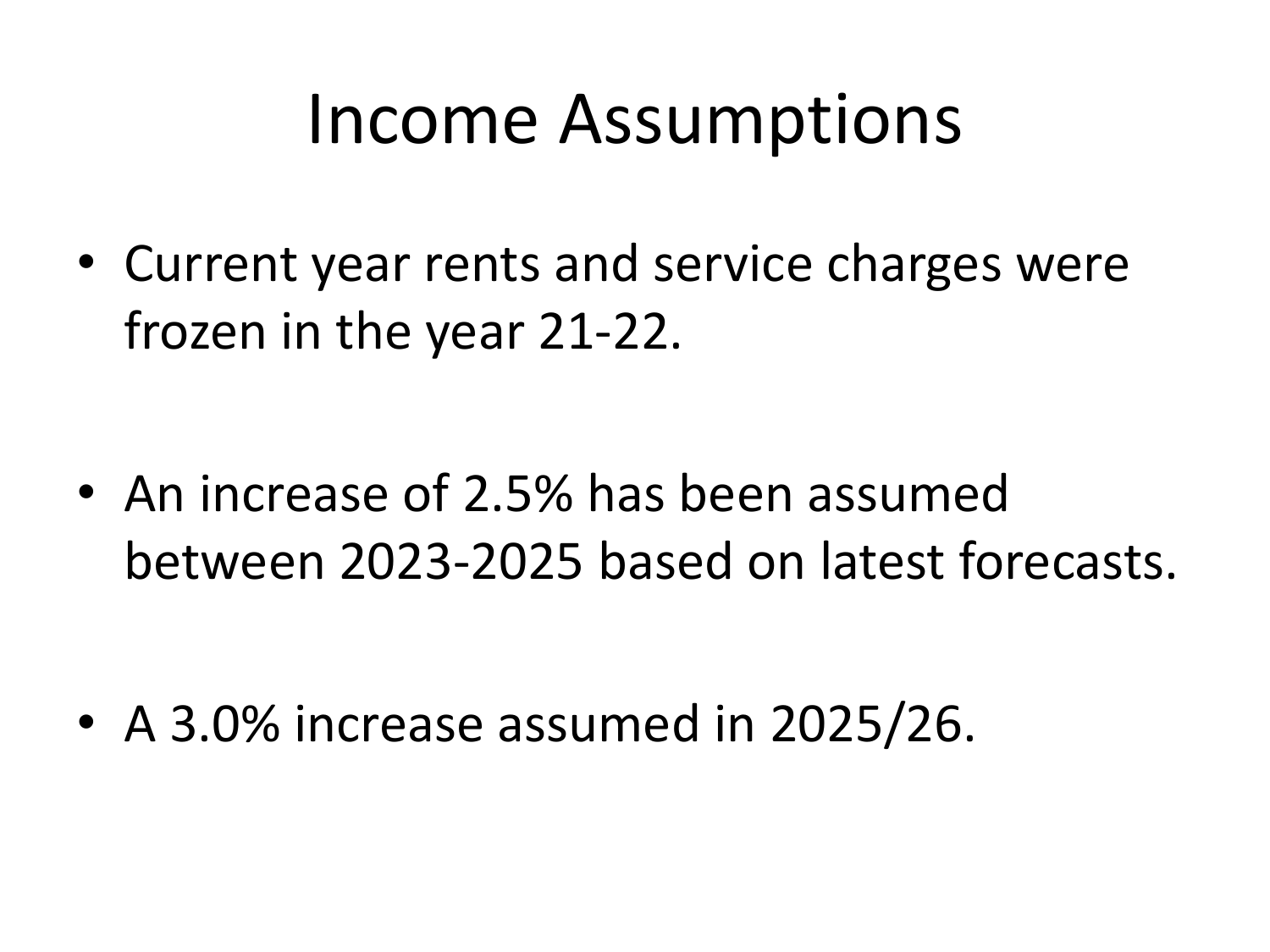### Expenditure Assumptions

- Management and Admin charges increased by 2.5-3% annually over the 5 year period.
- Employee costs increased by CPI 0.8% Year 1 and then 2% from Years 2-5.
- Overheads increased by 2.5%-3% annually over the 5 year period.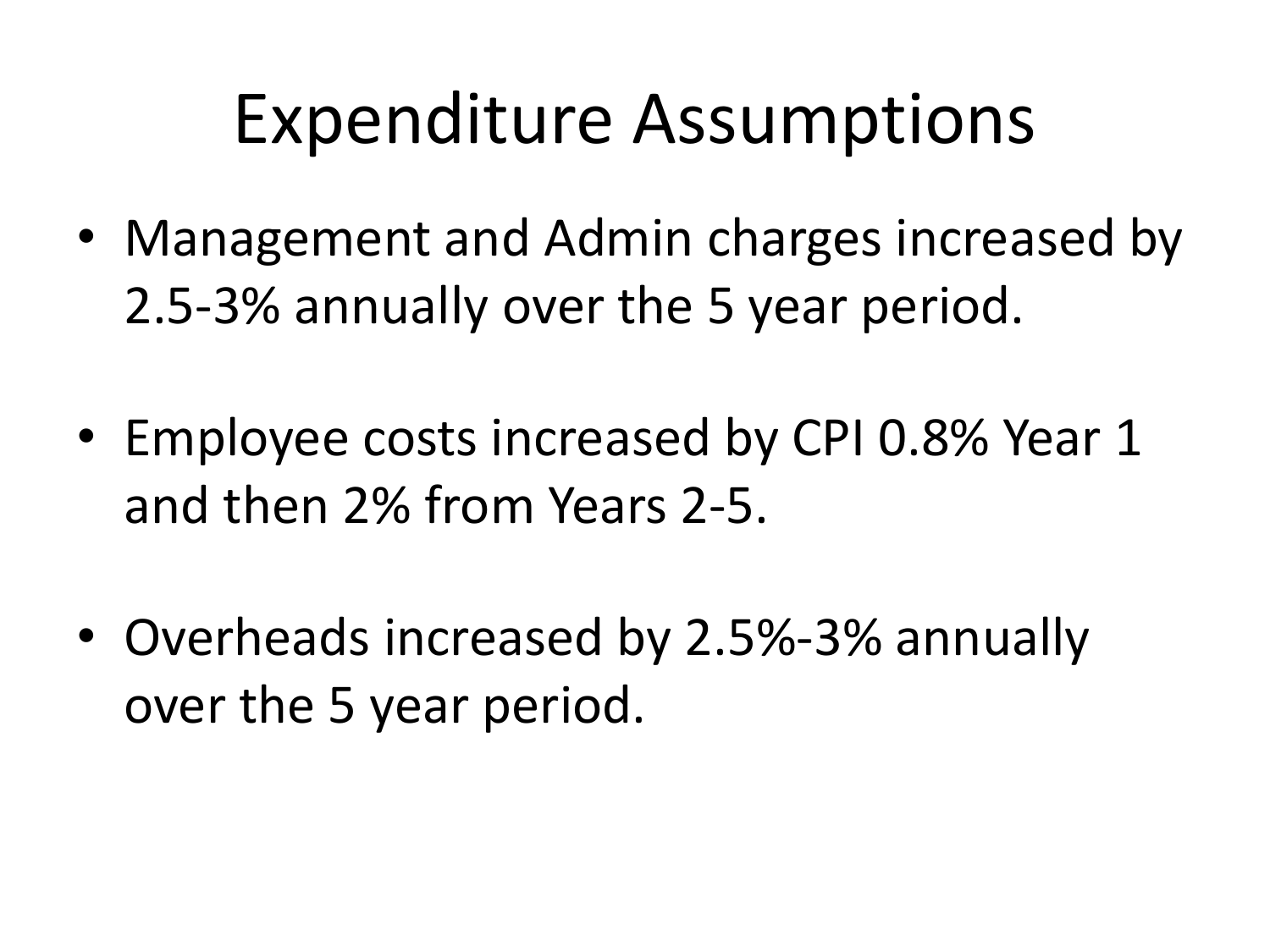### Direct Costs

- Major/Cyclical works as per Investment program, including Stonework's at Argyle Street B and C listed buildings and completion of Smoke Alarm program in 21/22.
- Annual insurance cost rises assumed at 2.5%.
- All other direct costs assume a 2-3% increase annually.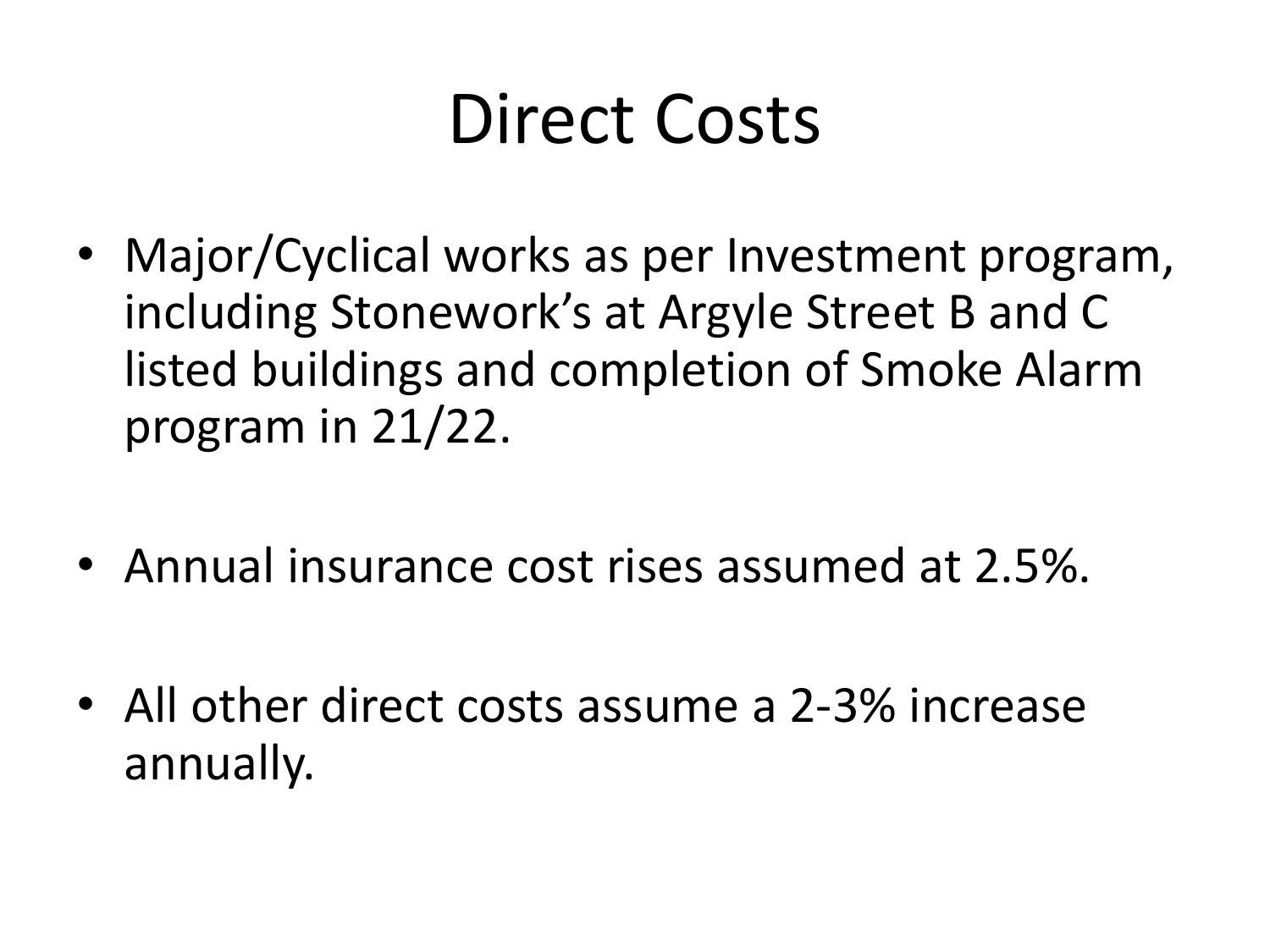| <b>Yorkhill Housing Association Statement of</b><br><b>Comprehensive Income 2021-2026</b> | $\mathbf 0$ | $\mathbf{1}$ | $\overline{2}$ | $\overline{\mathbf{3}}$ | $\overline{\mathbf{4}}$ | 5         |
|-------------------------------------------------------------------------------------------|-------------|--------------|----------------|-------------------------|-------------------------|-----------|
|                                                                                           |             |              |                |                         |                         |           |
| <b>INCOME</b>                                                                             | 2020/21     | 2021/22      | 2022/23        | 2023/24                 | 2024/25                 | 2025/6    |
| <b>Rent and Service Charges</b>                                                           | 1,852,430   | 1,867,802    | 1,914,759      | 1,962,893               | 2,012,232               | 2,072,950 |
| <b>Management and Admin Fees</b>                                                          | 80,234      | 86,980       | 89,155         | 91,383                  | 93,668                  | 96,478    |
| <b>Adaptation Grants</b>                                                                  | 1,632       | 2,500        | 2,500          | 2,500                   | 2,500                   | 2,500     |
| <b>Amortization of HAG</b>                                                                | 285,863     | 285,684      | 285,684        | 285,684                 | 285,684                 | 285,684   |
| Interest on Investments                                                                   | 5,683       | 2,200        | 3,000          | 3,000                   | 3,000                   | 3,000     |
| <b>Total Income</b>                                                                       | 2,225,842   | 2,245,166    | 2,295,098      | 2,345,460               | 2,397,084               | 2,460,612 |
| <b>EXPENDITURE</b>                                                                        |             |              |                |                         |                         |           |
| <b>Employee Costs</b>                                                                     | 747,216     | 750,442      | 749,530        | 764,021                 | 701,582                 | 712,993   |
| Overheads                                                                                 | 176,296     | 236,495      | 243,748        | 248,732                 | 252,941                 | 254,561   |
| <b>Direct Costs</b>                                                                       | 439,311     | 661,919      | 645,282        | 673,818                 | 604,248                 | 620,926   |
| <b>Depreciation Housing Properties</b>                                                    | 465,685     | 502,273      | 529,618        | 551,866                 | 573,923                 | 575,119   |
| <b>Service Costs</b>                                                                      | 95,838      | 97,431       | 98,892         | 101,859                 | 104,915                 | 107,013   |
| <b>Bad Debts</b>                                                                          | 9,166       | 20,000       | 10,000         | 10,000                  | 10,000                  | 10,000    |
| Loan Interest                                                                             | 30,738      | 36,177       | 32,542         | 30,865                  | 29,133                  | 27,345    |
| <b>Total Expenditure</b>                                                                  | 1,964,250   | 2,304,737    | 2,309,613      | 2,381,161               | 2,276,741               | 2,307,957 |
|                                                                                           |             |              |                |                         |                         |           |
| <b>Surplus/Deficit on Ordinary Activity</b>                                               | 261,592     | $-59,571$    | $-14,515$      | $-35,701$               | 120,342                 | 152,654   |
| <b>Projected Actuarial Gain/Loss</b>                                                      | $-353,000$  | 3,000        | $-63,000$      | $-5,000$                | $-5,000$                | $-5,000$  |
| <b>Total Comprehensive Income</b>                                                         | $-91,408$   | $-56,571$    | $-77,515$      | $-40,701$               | 115,342                 | 147,654   |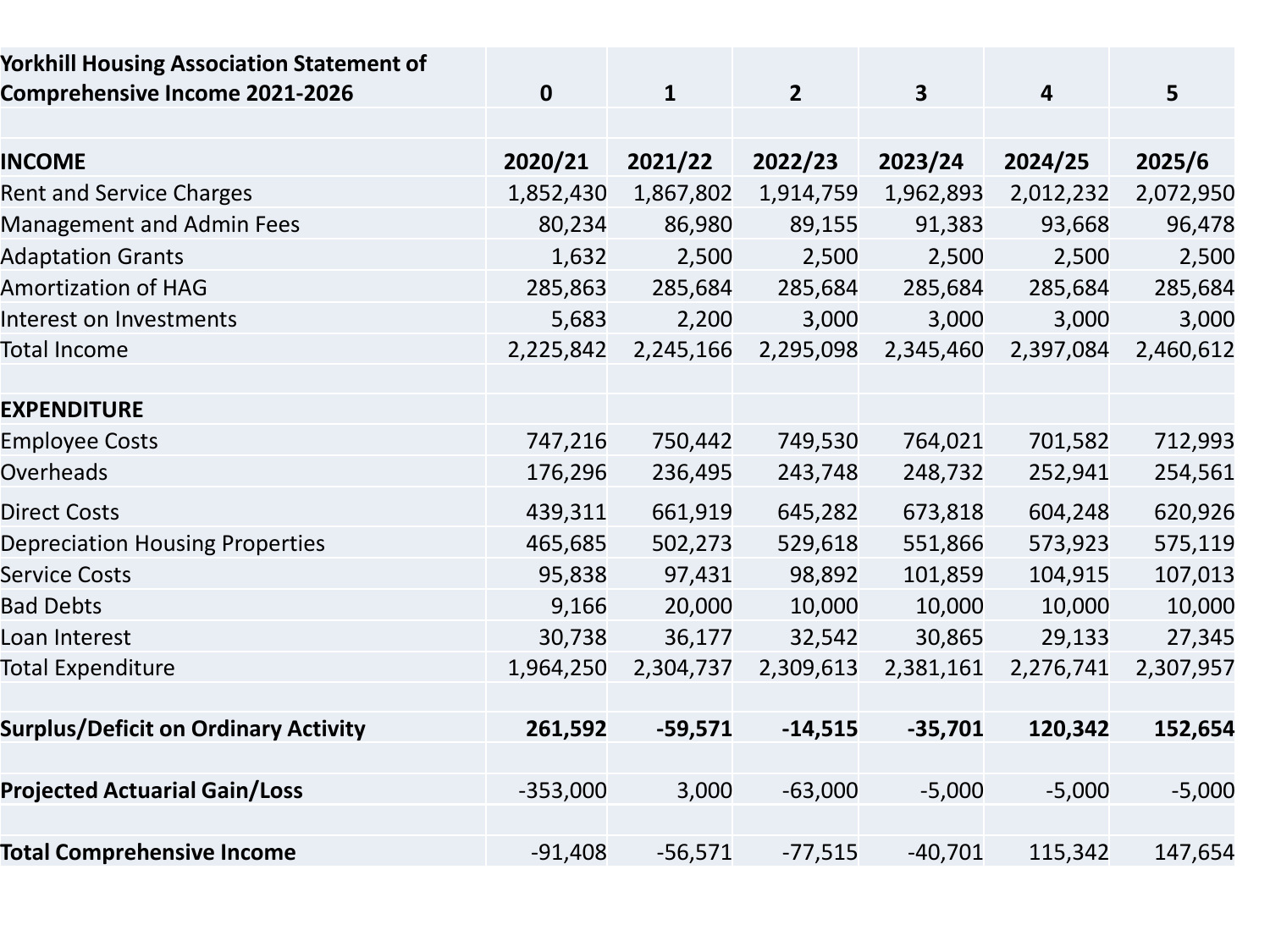

#### **Yorkhill Housing Association- Surplus/Deficit 2021-2026**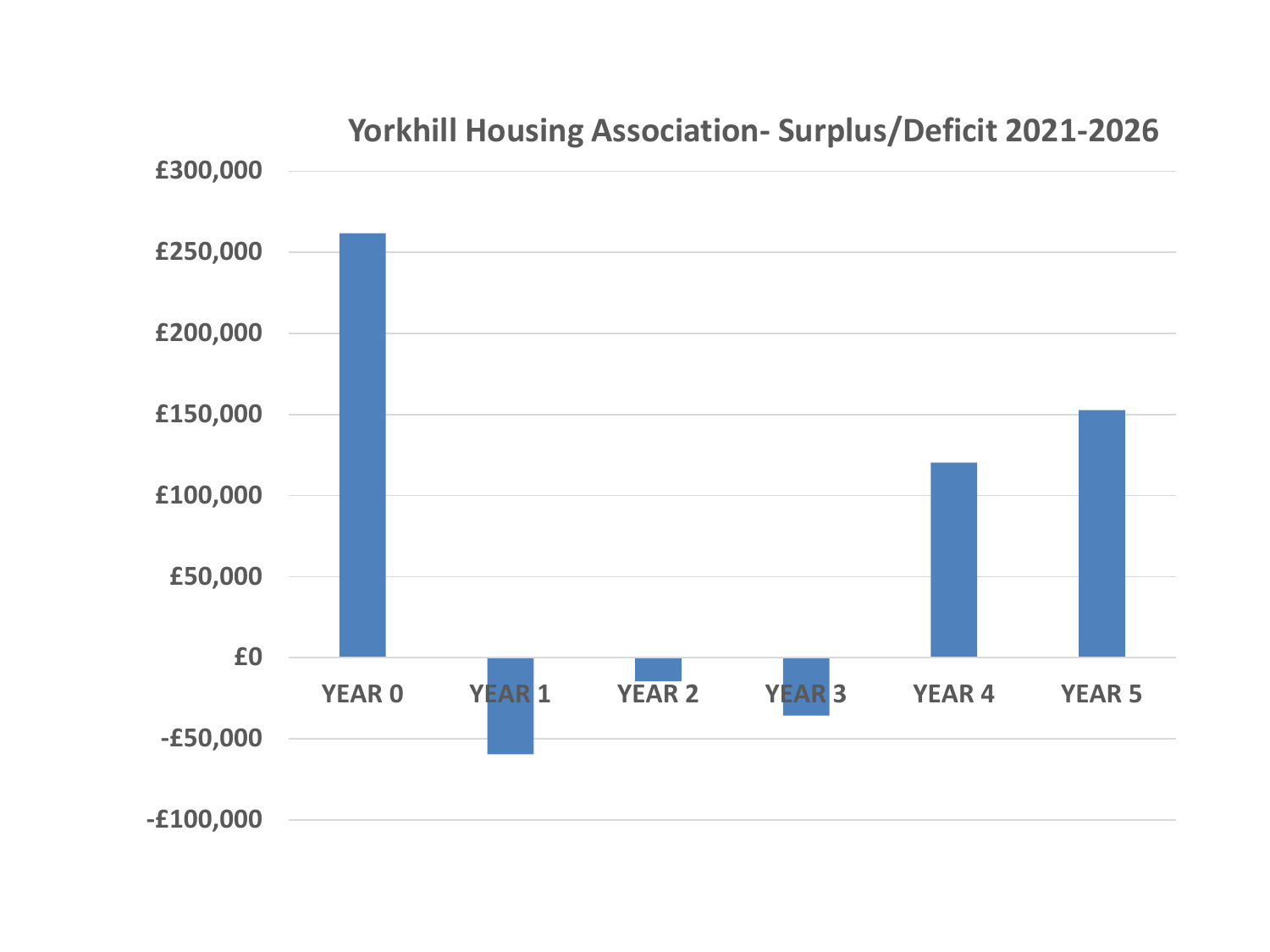|                                                         | $\mathbf 0$ | $\mathbf{1}$          | $\overline{2}$ | 3                      | 4                             | 5                                           |
|---------------------------------------------------------|-------------|-----------------------|----------------|------------------------|-------------------------------|---------------------------------------------|
| YORKHILL HOUSING ASSOCIATION LIMITED CASHFLOW           | 2020/21     | 2021/22               | 2022/23        | 2023/24                | 2024/25                       | 2025/26                                     |
|                                                         |             |                       |                |                        |                               |                                             |
| <b>Operating Surplus</b>                                | £286,647    | $-E25,594$            | £15,027        | $-E7,836$              | £146,475                      | £176,999                                    |
| Depcn and Amort                                         | £204,506    | £242,968              | £272,313       | £294,161               | £314,908                      | £310,936                                    |
| Inc/(Dec) in payables                                   | $-£116,037$ | £9,000                | £6,806         | £6,963                 | £7,318                        | £5,446                                      |
| (Inc)/Dec in receivables                                | $-£9,065$   | £8,183                | $-£4,934$      | $-£5,021$              | $-£4,863$                     | $-£4,946$                                   |
| Other non cash items/ Pensions Staff Service Costs      | £5,815      | £0                    | £0             | £0                     | £0                            | £0                                          |
| Net Cash from Operating Activities                      | £371,866    | £234,556              | £289,212       | £288,267               | £463,838                      | £488,435                                    |
| <b>Interest Received</b>                                | £5,683      | £2,200                | £3,000         | £3,000                 | £3,000                        | £3,000                                      |
| <b>Interest Paid</b>                                    | $-£30,738$  | $-E36,177$            | $-E32,542$     | $-£30,865$             | $-E29,133$                    | $-E27,345$                                  |
| Return on Investment                                    | $-E25,055$  | $-E33,977$            | $-E29,542$     | $-E27,865$             | $-E26,133$                    | $-E24,345$                                  |
|                                                         |             |                       |                |                        |                               |                                             |
| Capital Expenditure & Financial Investment              | $-E89,836$  | $-£655,740$           |                |                        | -£513,917 -£411,322 -£406,814 | $-£394,326$                                 |
| Construction or acquisition of other Non-Current Assets | $-£35,842$  | $-E20,000$            | $-£10,000$     | $-£10,000$             | $-£10,000$                    | $-E10,000$                                  |
| <b>CAPITAL EXPENDITURE AND FINANCIAL INVESTMENT</b>     | $-£125,678$ | $-£675,740$           |                | $-E523,917 - E421,322$ | $-£416,814$                   | $-£404,326$                                 |
| <b>NET CASH BEFORE FINANCING</b>                        | £221,133    | $-£475,160$           |                | $-E264,247 - E160,920$ | £20,891                       | £59,764                                     |
| <b>SHAPS Deficit repayments</b>                         | $-E92,547$  | $-£95,000$            | $-£98,000$     | £0                     | £0                            | £0                                          |
| Debt repayment                                          | $-£46,892$  | $-E49,974$            |                | $-E51,609$ $-E53,286$  | $-£55,018$                    | $-£56,806$                                  |
| Working Capital (Cash) - Drawn / (Repaid)               | £0          | £0                    | £0             | £0                     | £0                            | £0                                          |
| <b>NET CASH FROM FINANCING</b>                          | $-£139,439$ | $-£144,974$           | $-£149,609$    | $-£53,286$             | $-£55,018$                    | $-£56,806$                                  |
| <b>INCREASE / (DECREASE) IN NET CASH</b>                | £81,694     | $-£620,134$           |                | $-E413,856 - E214,206$ | $-£34,127$                    | £2,958                                      |
| Cash Balance                                            |             |                       |                |                        |                               |                                             |
| <b>Balance Brought Forward</b>                          |             | £2,211,593 £2,293,287 |                |                        |                               | £1,673,153 £1,259,297 £1,045,090 £1,010,963 |
| Increase / (Decrease) in Net Cash                       | £81,694     | $-£620,134$           |                | $-E413,856 - E214,206$ | $-£34,127$                    | £2,958                                      |
| <b>CLOSING BALANCE</b>                                  |             | £2,293,287 £1,673,153 |                |                        |                               | £1,259,297 £1,045,090 £1,010,963 £1,013,921 |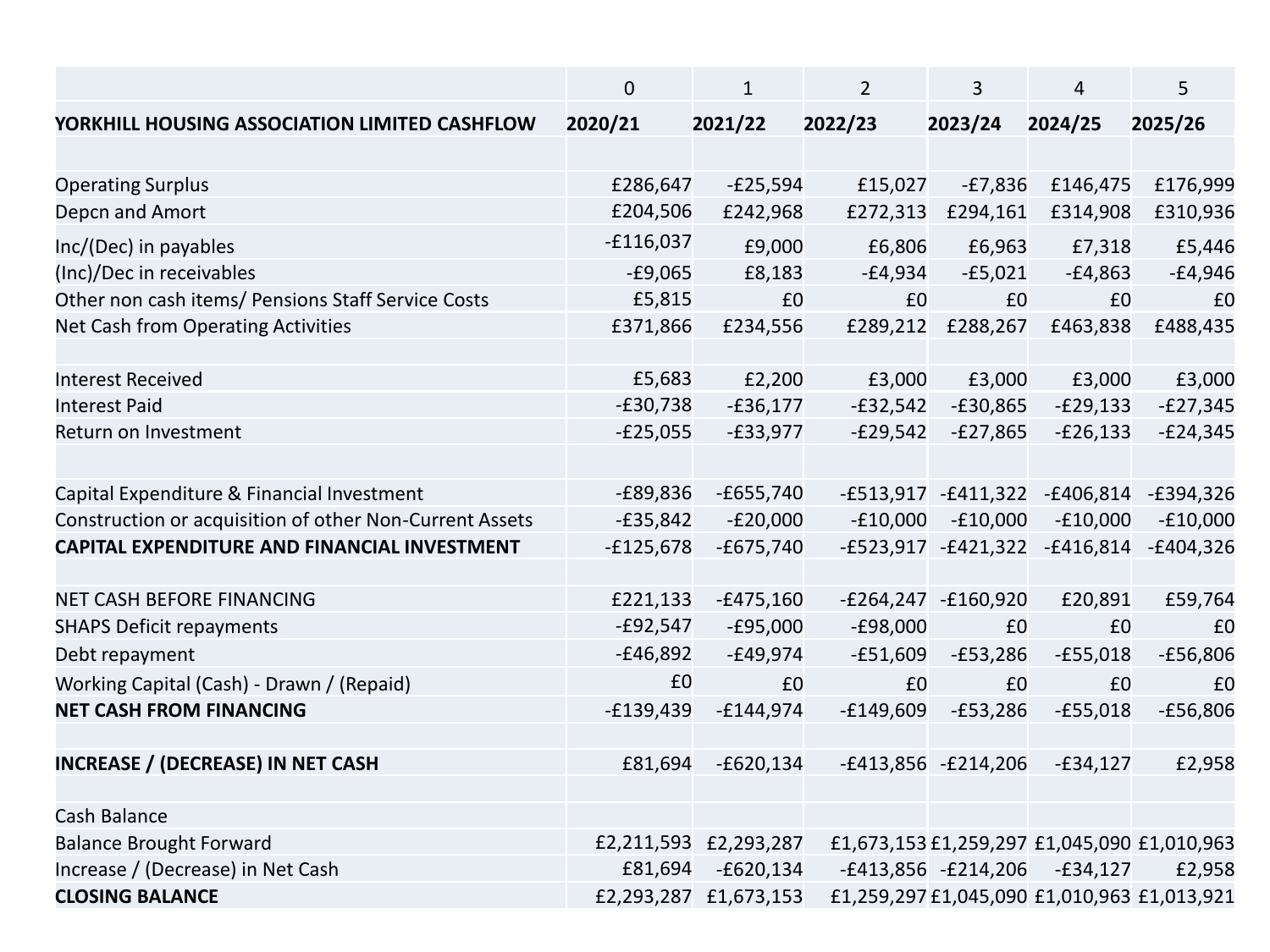#### **Yorkhill Housing Association Cashflow 21-26**

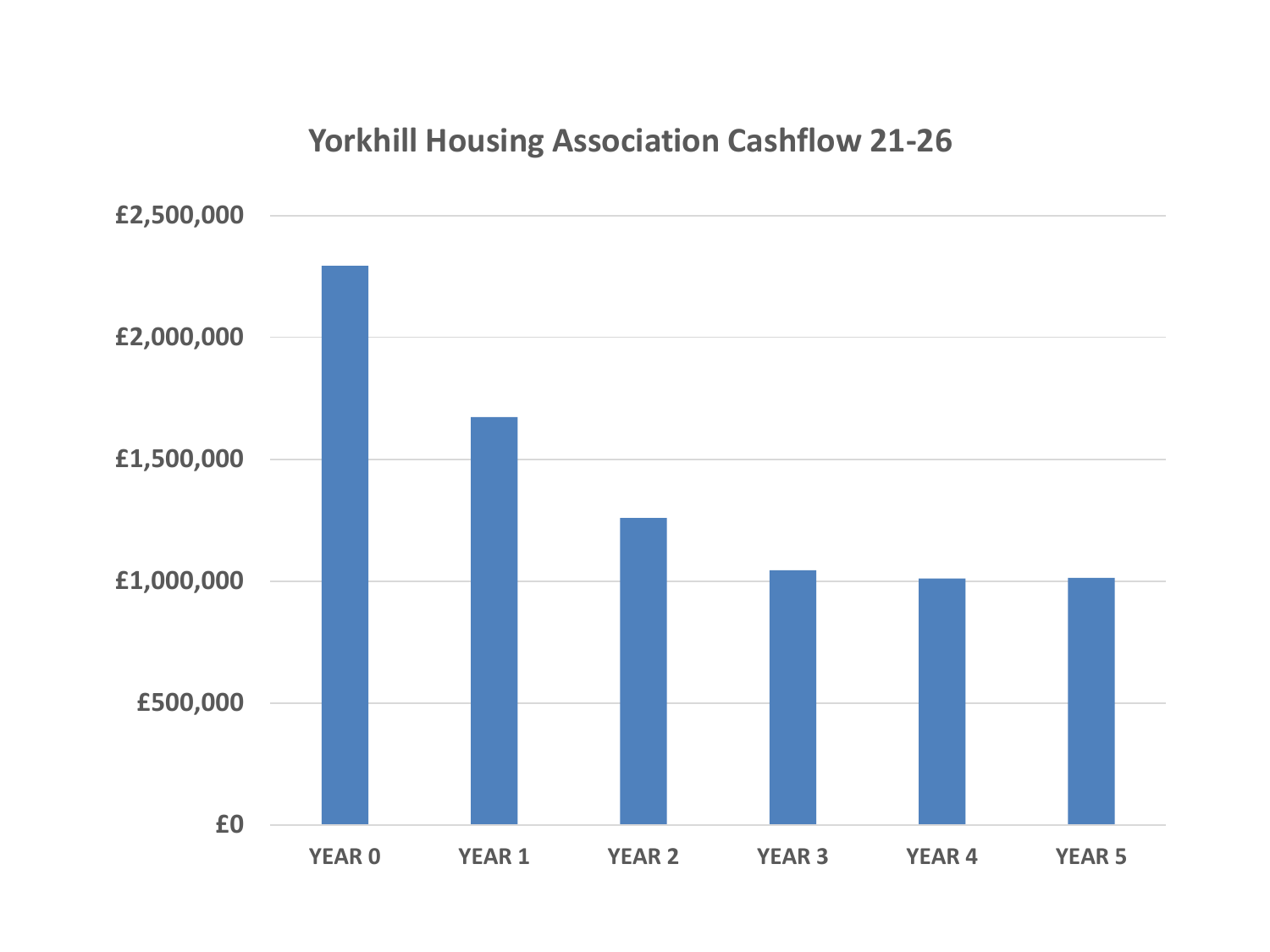## Capital Investment

- Kitchen and Bathroom renewals over 5 year period.
- Boiler and Central heating upgrades.
- Window replacement program at Overnewton Court and Argyle Street B & C Listed building in year 1-3.
- Window replacement program former GHA at year 4-5.
- Total capital spend of £2.47M.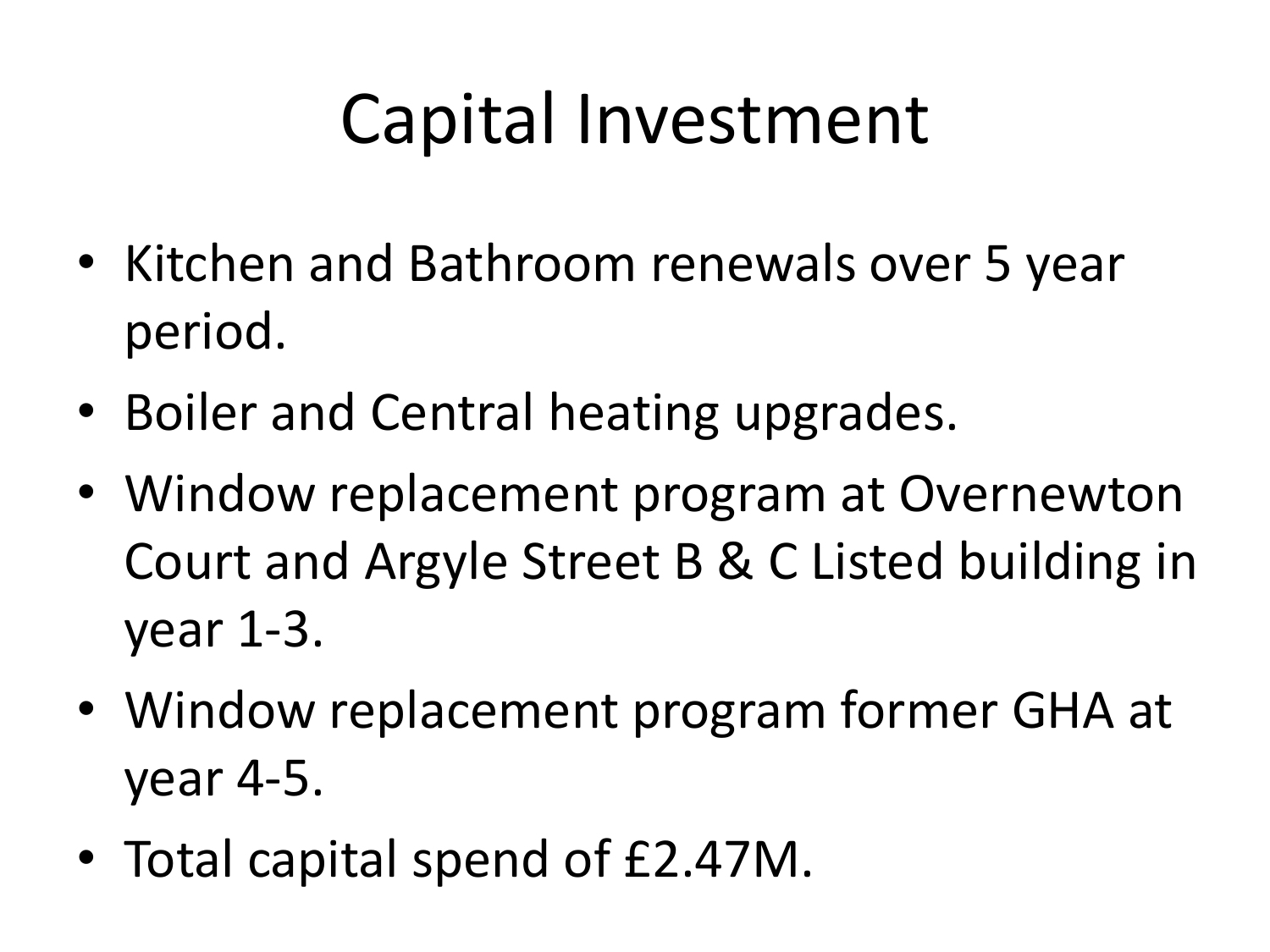### **Capital Investment Program by Component 2021- 2026**

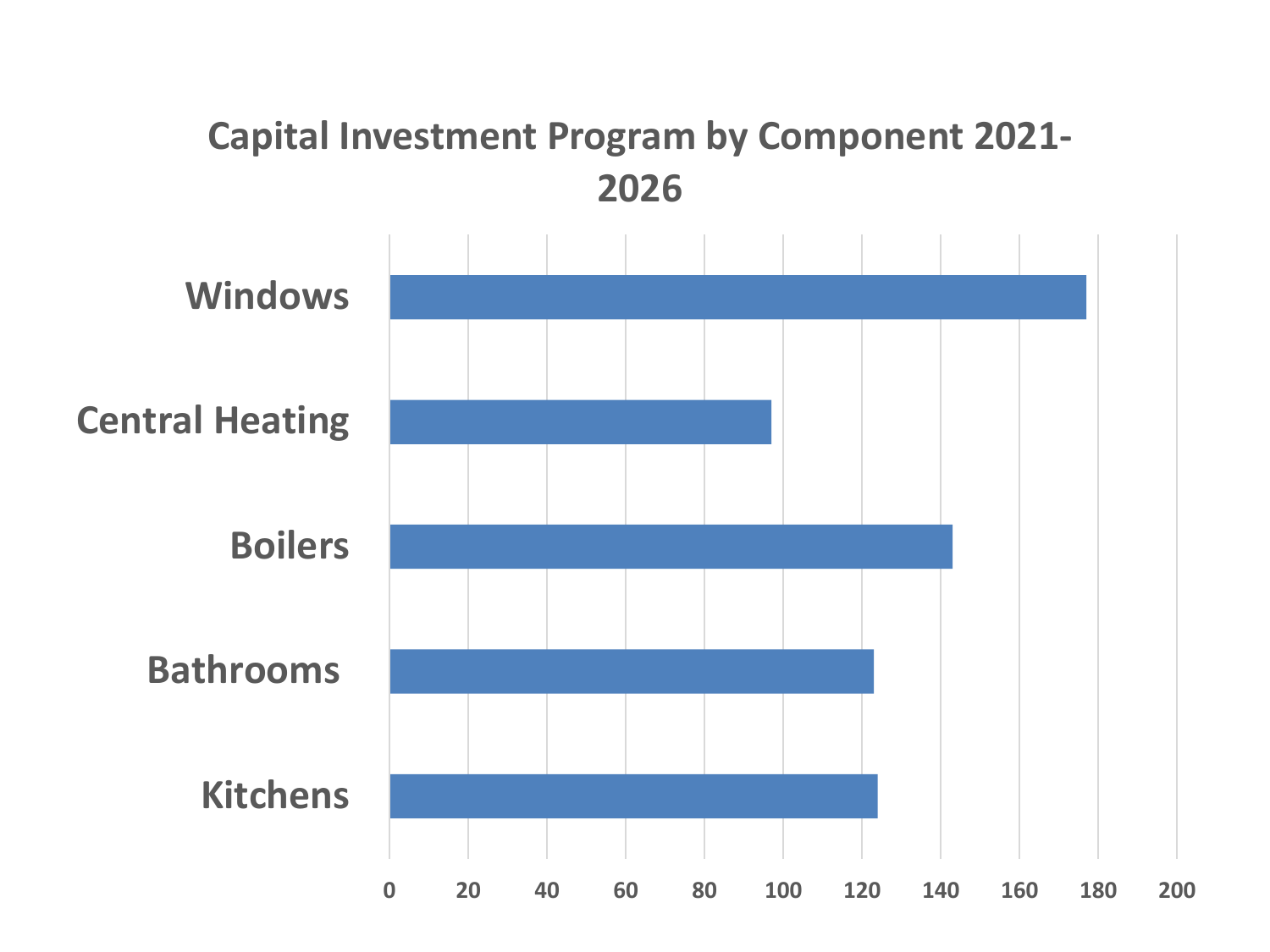### **Capital Investment Expenditure Costs- £2.47M 2021-2026**

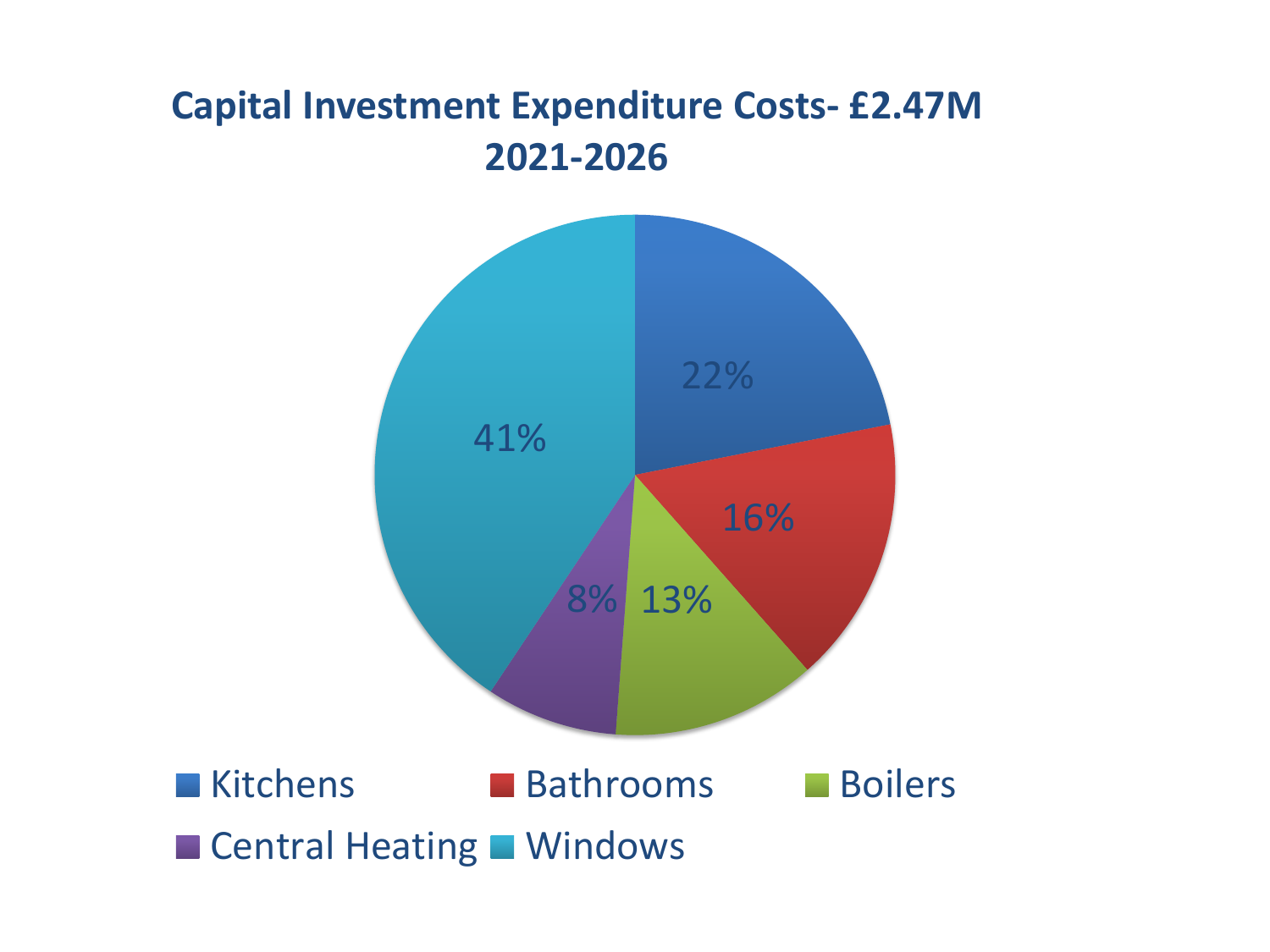| YORKHILL HOUSING ASSOCIATION<br><b>LIMITED</b>         | <b>Statement of Financial Position</b> |              |                |                         |           |           |
|--------------------------------------------------------|----------------------------------------|--------------|----------------|-------------------------|-----------|-----------|
|                                                        | $\bf{0}$                               | $\mathbf{1}$ | $\overline{2}$ | $\overline{\mathbf{3}}$ | 4         | 5         |
|                                                        | 2020/21                                | 2021/22      | 2022/23        | 2023/24                 | 2024/25   | 2025/26   |
| <b>TANGIBLE FIXED ASSETS</b>                           |                                        |              |                |                         |           |           |
| Housing properties                                     | 7,220,868                              | 7,374,335    | 7,358,634      | 7,218,090               | 7,050,982 | 6,870,189 |
| <b>Other Fixed Assets</b>                              | 473,884                                | 467,505      | 449,124        | 431,144                 | 414,474   | 402,973   |
|                                                        | 7,694,752                              | 7,841,840    | 7,807,758      | 7,649,234               | 7,465,456 | 7,273,162 |
| <b>CURRENT ASSETS</b>                                  |                                        |              |                |                         |           |           |
| <b>Debtors</b>                                         | 250,942                                | 242,759      | 247,693        | 252,714                 | 257,577   | 262,522   |
| Cash at bank and in hand                               | 2,293,287                              | 1,673,153    | 1,259,297      | 1,045,090               | 1,010,963 | 1,013,921 |
|                                                        |                                        |              |                |                         |           |           |
|                                                        | 2,544,229                              | 1,915,912    | 1,506,990      | 1,297,804               | 1,268,540 | 1,276,444 |
| <b>CREDITORS</b>                                       |                                        |              |                |                         |           |           |
| Amounts falling due within one                         |                                        |              |                |                         |           |           |
| year                                                   | 1,146,618                              | 1,155,618    | 1,162,424      | 1,169,386               | 1,176,705 | 1,182,150 |
| <b>NET CURRENT ASSETS</b>                              | 1,397,611                              | 760,294      | 344,566        | 128,418                 | 91,835    | 94,293    |
|                                                        |                                        |              |                |                         |           |           |
| <b>TOTAL ASSETS LESS CURRENT</b><br><b>LIABILITIES</b> | 9,092,363                              | 8,602,134    | 8,152,324      | 7,777,652               | 7,557,291 | 7,367,455 |
| <b>CREDITORS</b>                                       |                                        |              |                |                         |           |           |
| Amounts falling due after more                         |                                        |              |                |                         |           |           |
| than one year                                          | 5,690,085                              | 5,354,427    | 5,017,133      | 4,678,163               | 4,337,461 | 3,994,971 |
| pension                                                | 360,000                                | 262,000      | 227,000        | 232,000                 | 237,000   | 242,000   |
| <b>NET ASSETS</b>                                      | 3,042,278                              | 2,985,708    | 2,908,190      | 2,867,489               | 2,982,830 | 3,130,484 |
| <b>CAPITAL AND RESERVES</b>                            |                                        |              |                |                         |           |           |
| Called up share capital                                | 115                                    | 115          | 113            | 112                     | 111       | 111       |
| Revenue reserves                                       | 3,042,163                              | 2,985,592    | 2,908,077      | 2,867,377               | 2,982,719 | 3,130,372 |
|                                                        |                                        |              |                |                         |           |           |
|                                                        | 3,042,278                              | 2,985,708    | 2,908,190      | 2,867,489               | 2,982,830 | 3,130,484 |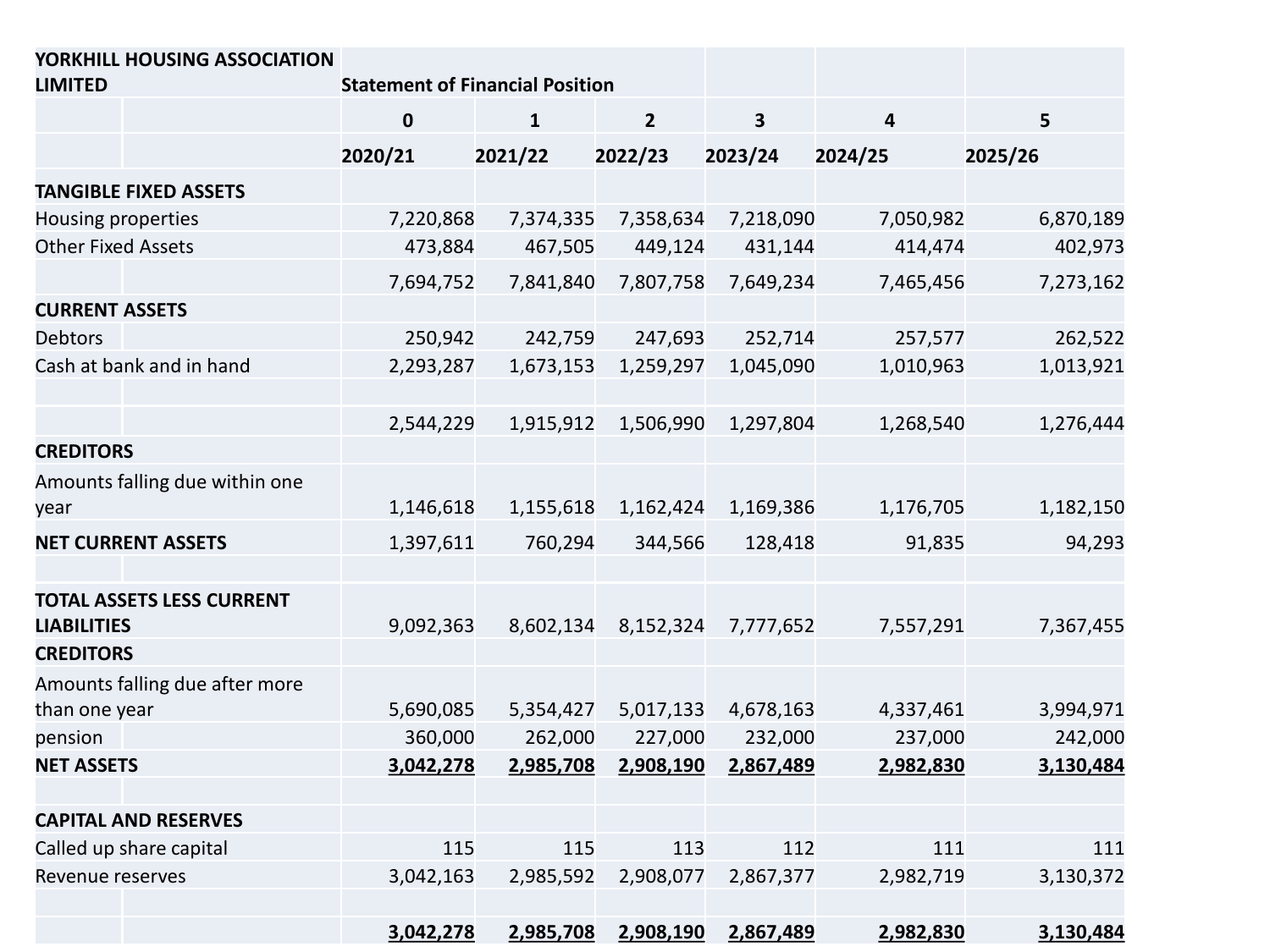### Rent Levels

- Balance between viability and affordable rents during this period of uncertainty. No rent increase for SST 21/22.
- Rent increase levels in any year impact on the forecasts for the following years.
- The next slide shows the impact of three scenarios for future rent increases from 22/23.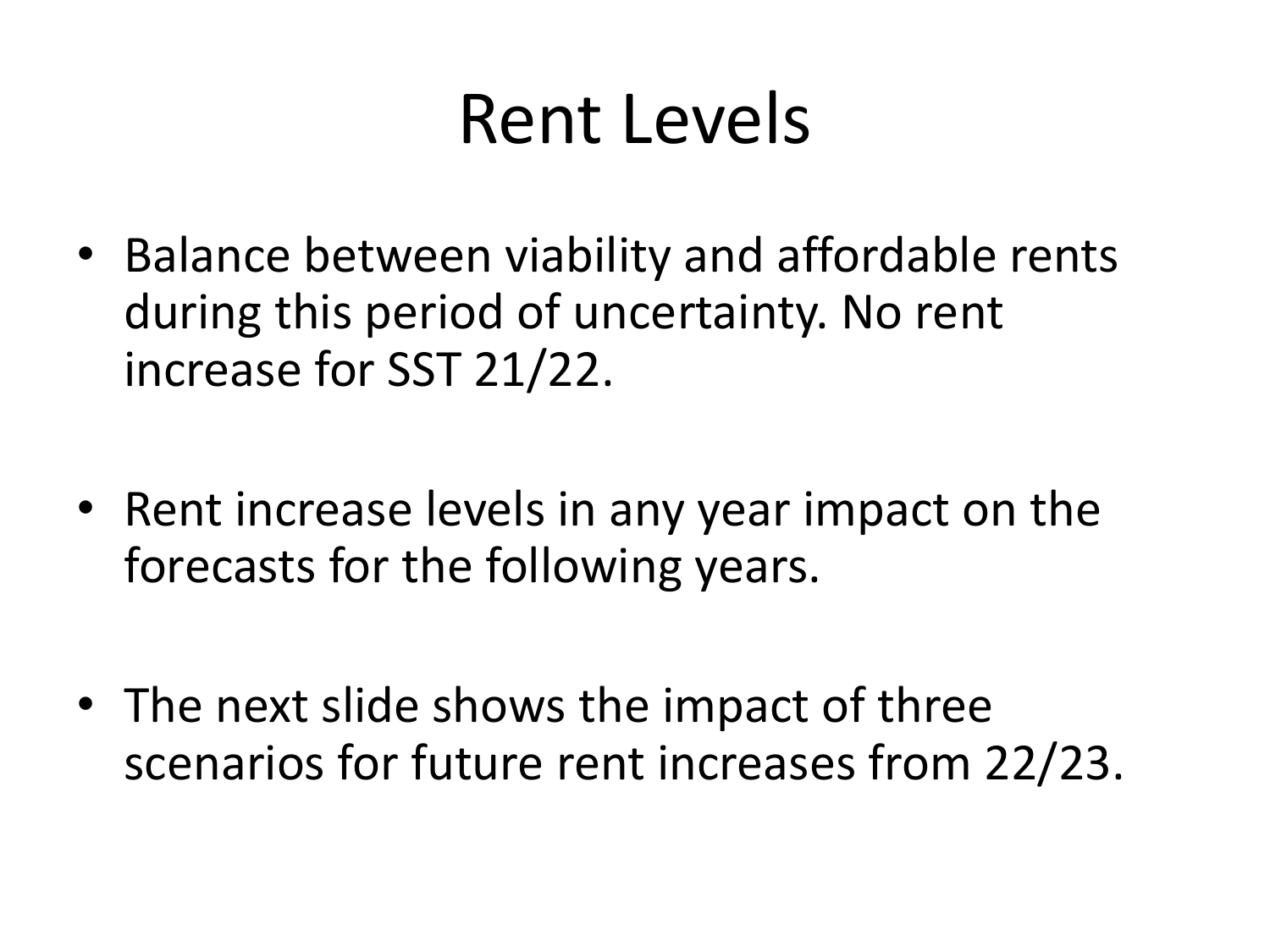|                        | 2022-23    | 2023-24    | 2024-25    | 2025-26    |  |
|------------------------|------------|------------|------------|------------|--|
| <b>Rent increase 1</b> | $0\%$      | 2.5%       | 2.5%       | 3%         |  |
| Income                 | £1,773,997 | £1,818,525 | £1,863,763 | £1,916,655 |  |
| Year end cash          | £1,212,512 | £950,232   | £867,403   | £819,404   |  |
|                        |            |            |            |            |  |
| <b>Rent increase 2</b> | 1.5%       | 2.5%       | 2.5%       | 3%         |  |
| Income                 | £1,800,656 | £1,845,990 | £1,891,696 | £1,948,260 |  |
| Year end cash          | £1,240,353 | £1,007,915 | £953,707   | £936,114   |  |
|                        |            |            |            |            |  |
| <b>Rent increase 3</b> | 3.3%       | 2.5%       | 2.5%       | 3%         |  |
| Income                 | £1,832,977 | £1,878,899 | £1,925,646 | £1,983,303 |  |
| Year end cash          | £1,274,707 | £1,075,407 | £1,057,088 | £1,076,017 |  |
|                        |            |            |            |            |  |
| <b>Base Rate Used</b>  | 2.5%       | 2.5%       | 2.5%       | 3%         |  |
| Year end cash          | £1,259,297 | £1,045,090 | £1,010,963 | £1,013,921 |  |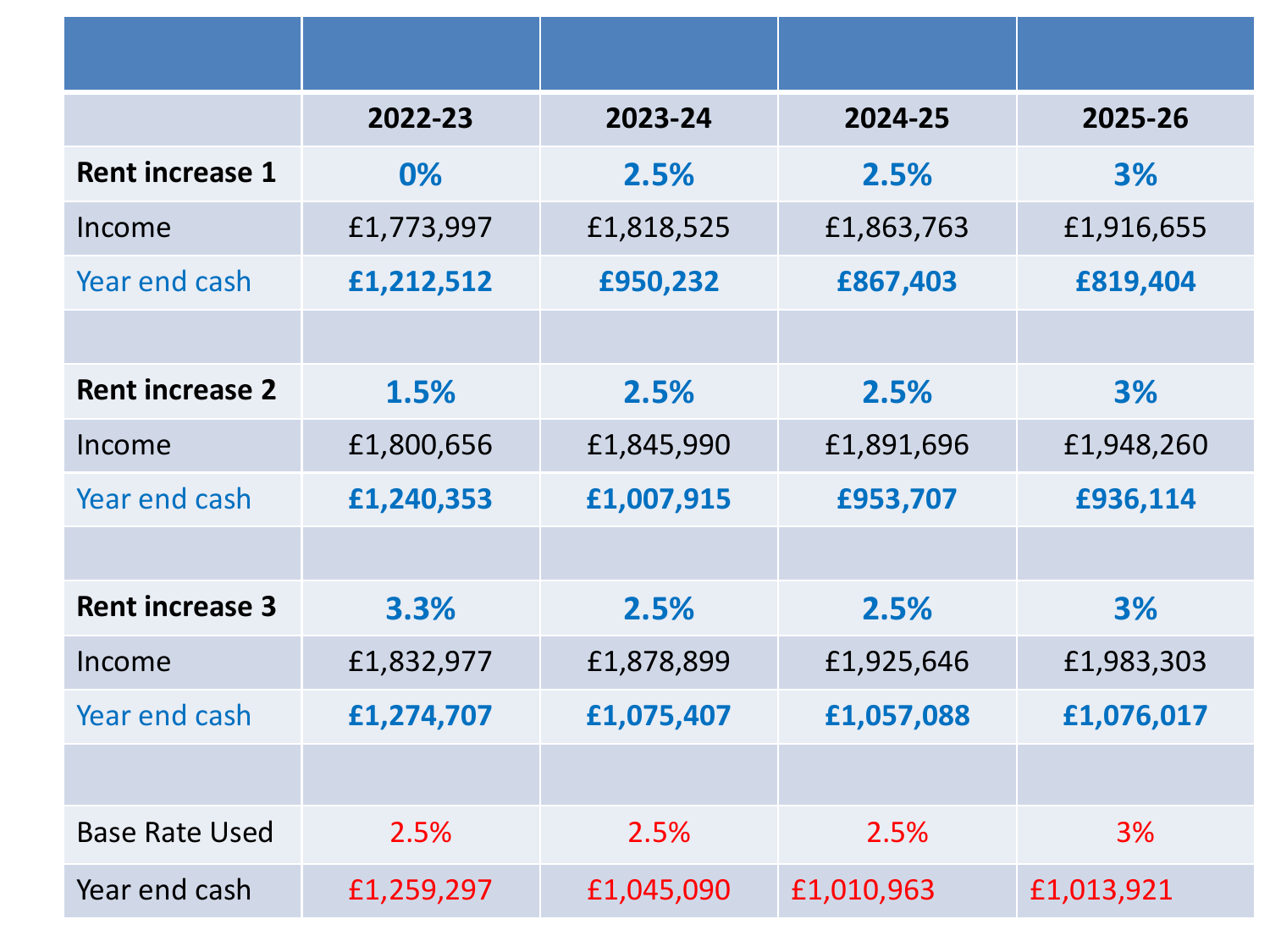### Loans

- Triodos Loan of £1.3M fixed rate 3.2% from 2018 for ten years.
- Affordable repayment plan in progress until 2036.
- No further borrowing in current 5 year plan.
- Nationwide loan repaid in full £270,00 in 2019.
- No further repayment of loans recommended at this time re reducing cash balance and breakage costs.